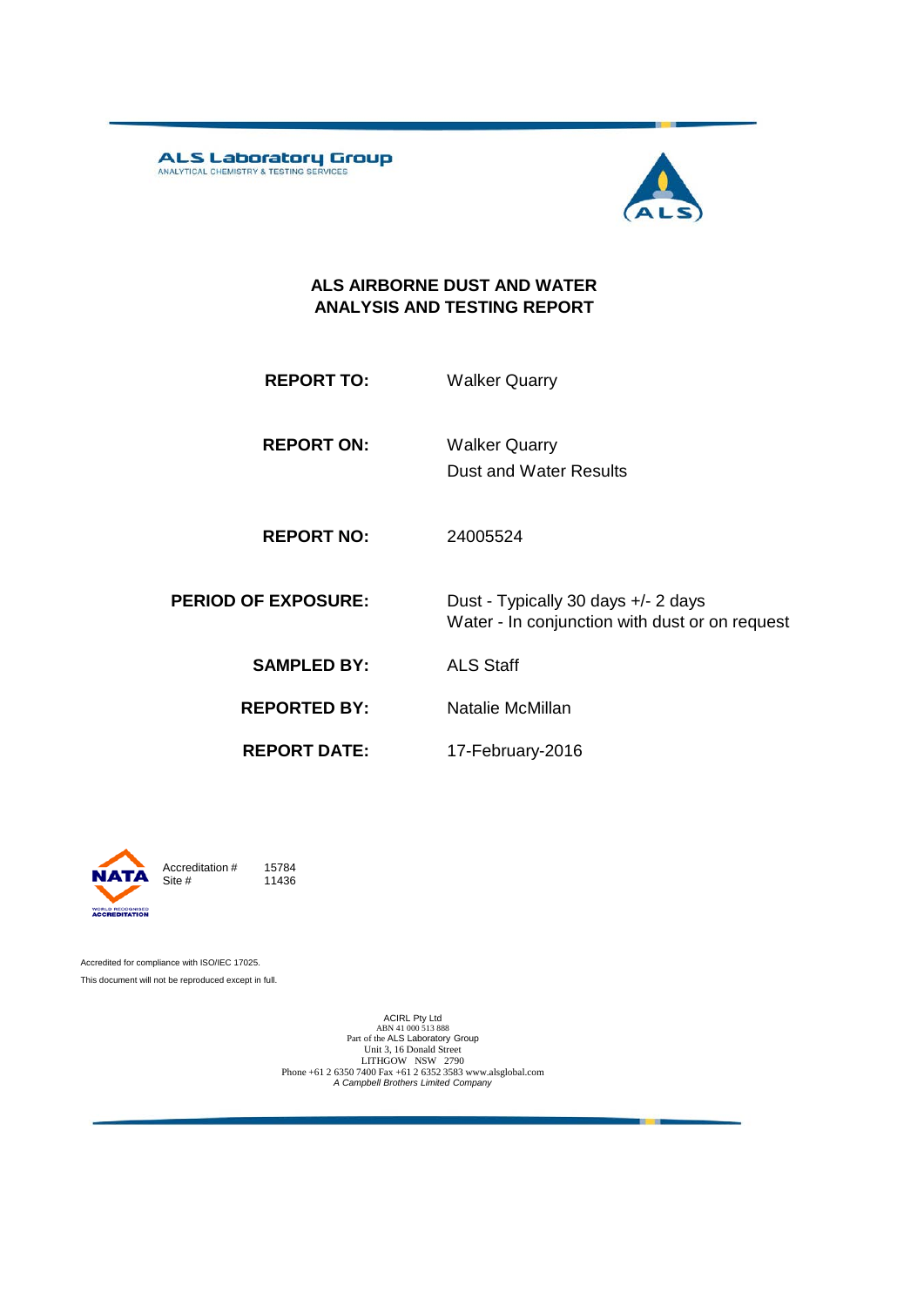# **ALS AIRBORNE DUST ANALYSIS AND TESTING REPORT**

## **WALKER QUARRY**

Month<br>Date Replaced 13/01/2016 Date Replaced 13/01/2016<br>Date Collected 12/02/2016 Date Collected

## **DUST DEPOSITION RESULTS**

(g/m²/month)

| <b>GAUGE NO.</b> | <b>INSOLUBLE SOLIDS</b> | *COMBUSTIBLE MATTER | <u>**ASH</u> |
|------------------|-------------------------|---------------------|--------------|
| 62               | 0.6                     | 0.4                 | 0.2          |
| 64               | 14.4                    | 1.5                 | 12.9         |

No. of days exposed: 30

\* Result Calculated \*\* Incombustible Matter Analysed in accordance with AS3580.10.1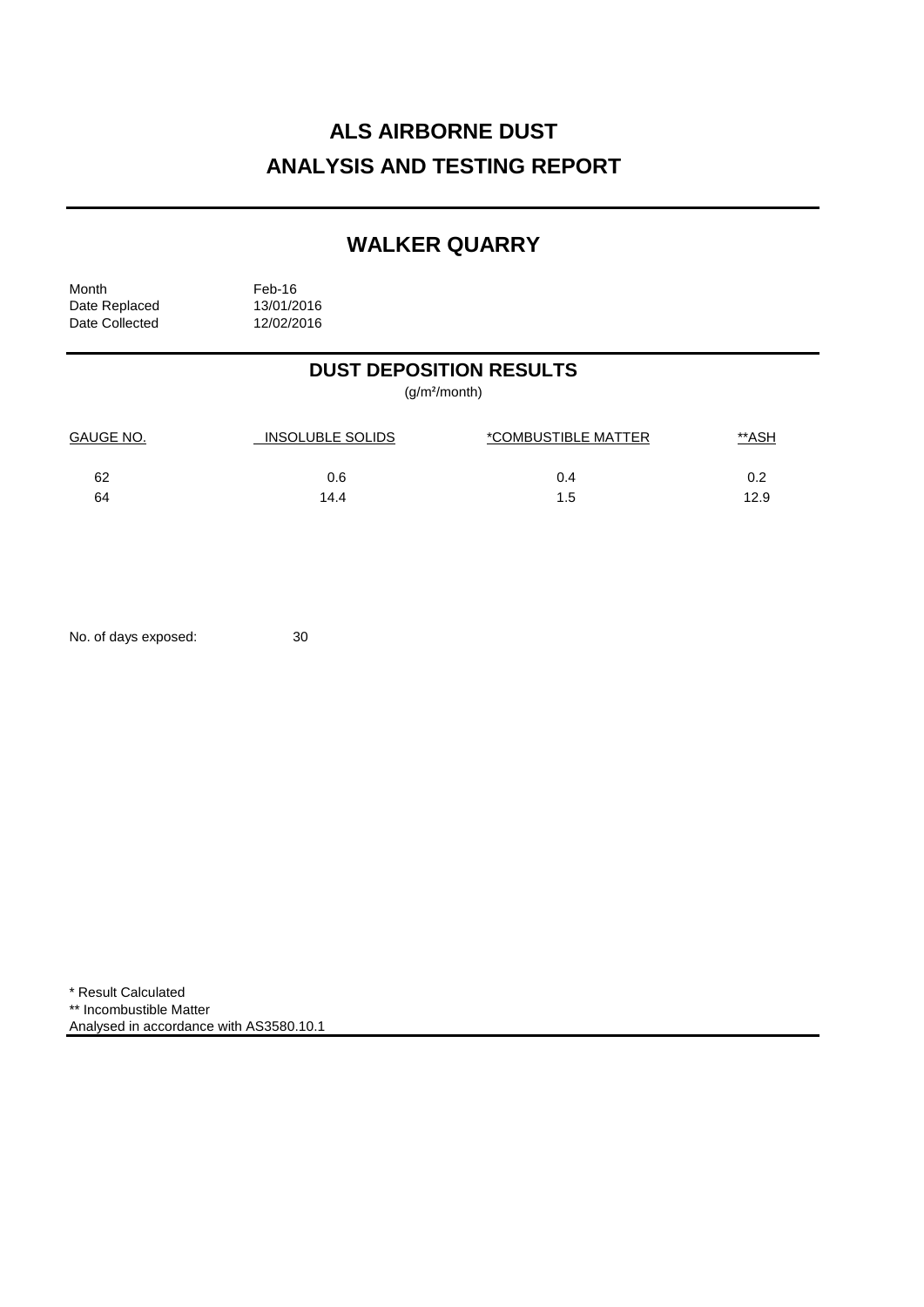# **ALS AIRBORNE DUST ANALYSIS AND TESTING REPORT**

## **WALKER QUARRY**

| Month          | Feb-16     |
|----------------|------------|
| Date Replaced  | 13/01/2016 |
| Date Collected | 12/02/2016 |

### **DUST GAUGE OBSERVATION**

| <b>GAUGE</b> | <b>ANALYSIS OBSERVATIONS</b>                                                      |  |  |
|--------------|-----------------------------------------------------------------------------------|--|--|
| 62           | Clear, insects, organic matter, fine brown dust & coarse<br>brown/black/grey dust |  |  |
| 64           | Clear, insects, organic matter, fine brown dust & coarse<br>brown/white dust      |  |  |

Analysed in accordance with AS3580.10.1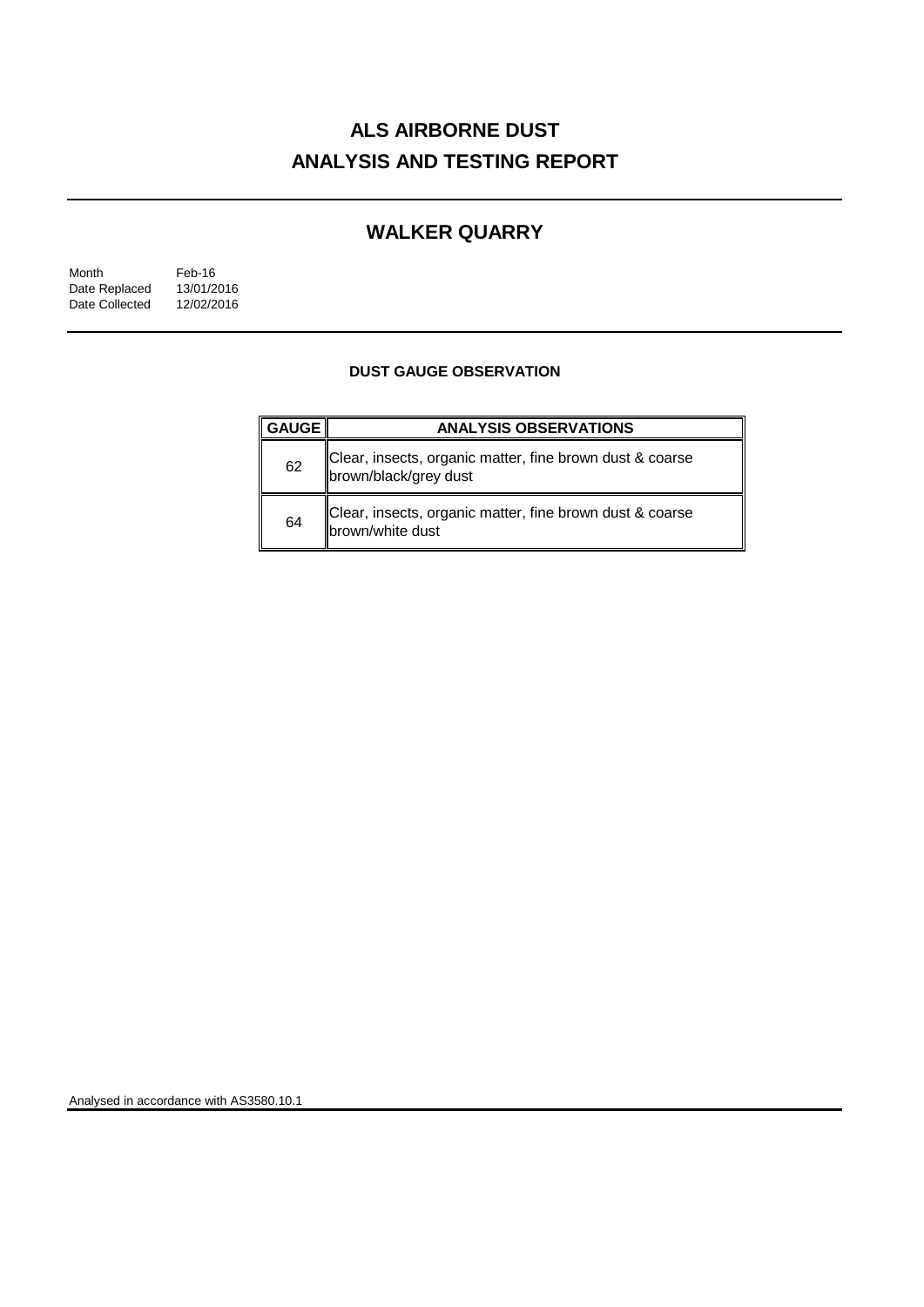# **ALS WATER ANALYSIS AND TESTING REPORT**

## **WALKER QUARRY**

|                                   | <b>Units</b> |                            |                        |
|-----------------------------------|--------------|----------------------------|------------------------|
| ALS Sydney Report No.             |              |                            |                        |
| Date of Sample                    |              | 12/01/2016                 |                        |
| Site Reference                    |              | Dam 1                      | Dam <sub>2</sub>       |
| Sampled by                        |              | N. McMillan & L. Stapleton |                        |
| General Comments/<br>Observations |              | <b>Not Discharging</b>     | <b>Not Discharging</b> |
| Time                              | 24 Hr        |                            |                        |
| Temperature                       | $^{\circ}C$  |                            |                        |
| pH                                | pH Unit      |                            |                        |
| <b>Electrical Conductivity</b>    | $\mu$ S/cm   |                            |                        |
| <b>Total Suspended Solids</b>     | mg/L         |                            |                        |
| Sulphur Sulphate (SO4)            | mg/L         |                            |                        |
| Oil & Grease                      | mg/L         |                            |                        |